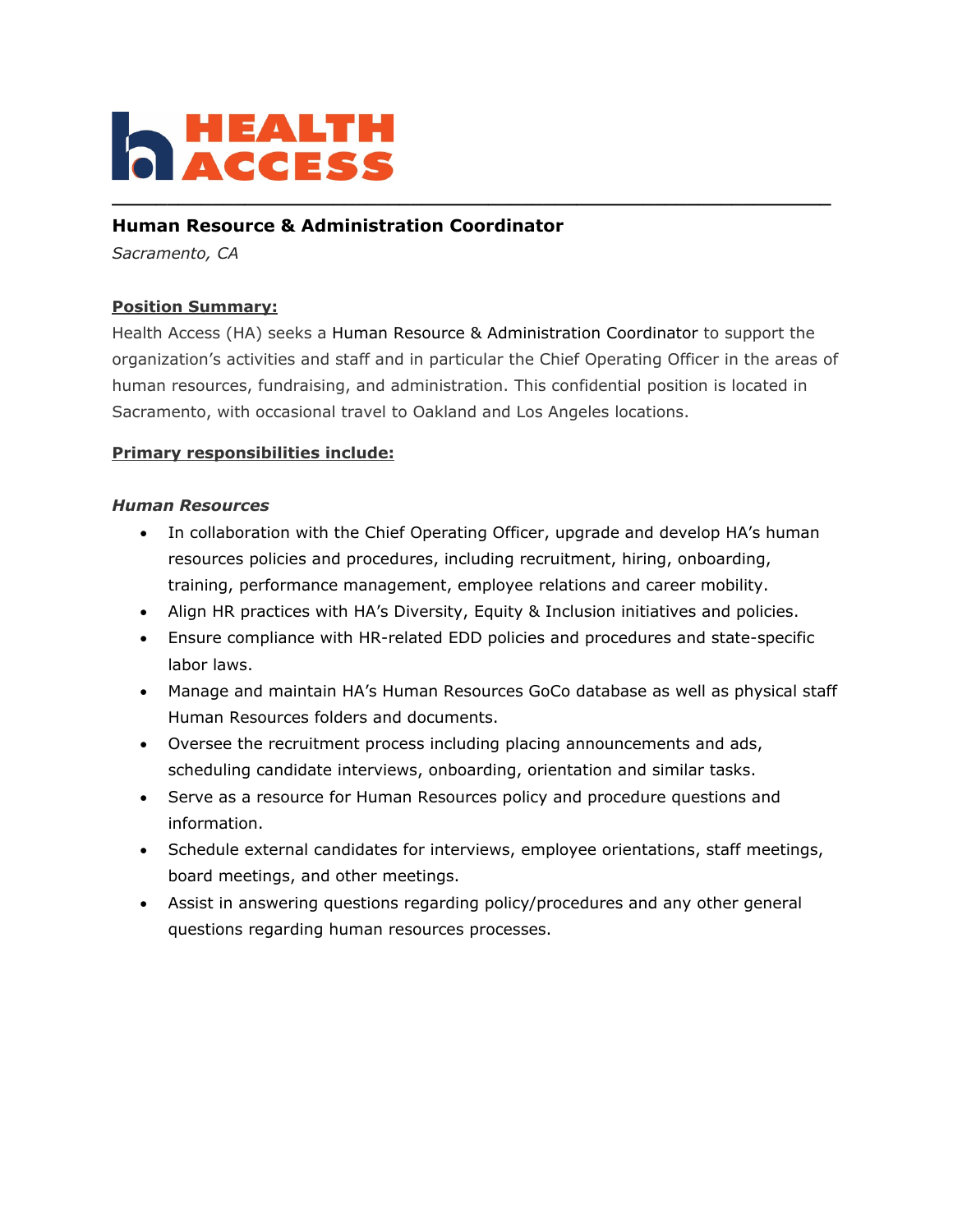#### *Administration*

- Support Chief Operating Officer in developing timelines, workflows, and systems to improve the efficiency of the organization.
- Serve as primary point person for planning and logistics of administrative events such as quarterly meetings of Health Access Foundation and Health Access California governing boards, meetings of HA staff, and life event celebratory activities.
- Schedule meetings, conference calls, and travel for the Executive Director, Chief Operating Officer, and other staff.
- Manage quarterly process of filing HA lobbying reports.
- Provide financial management and administrative support to contract lobbyist.
- Troubleshoot office problems (phone, internet, copier, maintenance, etc.) and contact service providers accordingly; act as triage and point person for office IT needs.
- Maintain and order office and copier supplies.

#### *General*

- Ensure confidentiality and security of proprietary information.
- Adhere to best practices and department timelines; help drive Operations team accountability.
- Perform other related duties and projects as assigned by immediate supervisor and senior management.

# **Supervisory Responsibilities:**

No supervisory requirements. Depending on experience and desire, you may have the opportunity to supervise interns.

# **Qualifications and Requirements:**

- Bachelor's degree with major in business, non-profit management, public administration, or other related field preferred; or similar experience providing a reasonably equivalent level of training.
- At least four years of related professional experience; preferably in a non-profit or social service environment.
- At least two years of relevant experience in Human resources, administrative support and operations, preferably in a nonprofit setting.
- Proficiency in CRM system; prior accounting or grant administration experience preferable.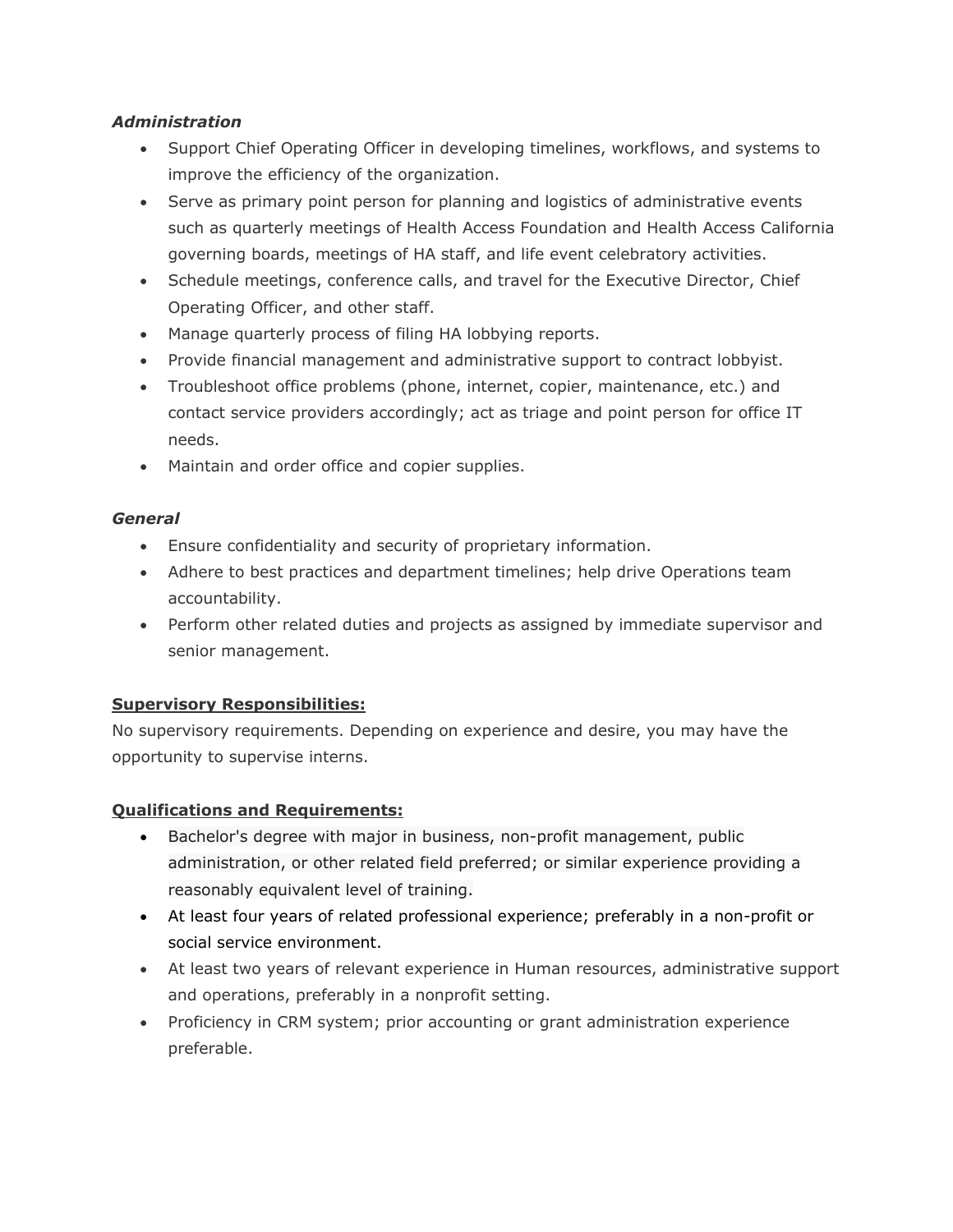- Excellent proficiency in MS Office Suite, Adobe Acrobat, database software, and internet research skills.
- Must be able to prioritize multiple projects, meet deadlines, be responsive, and complete administrative functions in a timely and accurate manner.
- Ability to work independently in a fast-paced environment. Excellent planning, organizational and follow-up skills. Detail oriented.
- Highly efficient in time management and can meet deadlines under pressure.

# **Language and Communication Skills:**

- Strong verbal and written communication skills.
- Write professional correspondence and draft development materials.
- Analytical approach to problem-solving.
- Active listening and problem-solving skills.
- Excellent communication and interpersonal skills to develop strong, positive and productive working relationships both within and outside Health Access.

#### **Work Environment:**

The noise level in the work environment is usually moderate to loud, as multiple telephone conversations and normal office equipment continue throughout the day. Reasonable accommodations may be made to enable individuals with disabilities to perform the essential functions.

# **Compensation and Benefits:**

The anticipated salary range is \$58,000-\$68,000 depending on qualifications. Benefits are competitive and include health insurance, Wi-Fi and phone reimbursement, 401(k) retirement plan with 7% employer match, 10 paid vacation days within the first year, 3 personal days, 12 days of sick time and 12 paid holidays a year.

# **About Health Access:**

**HEALTH ACCESS FOUNDATION** undertakes community organizing and education, research and policy analysis, and advocacy to benefit health care consumers, both insured and uninsured.